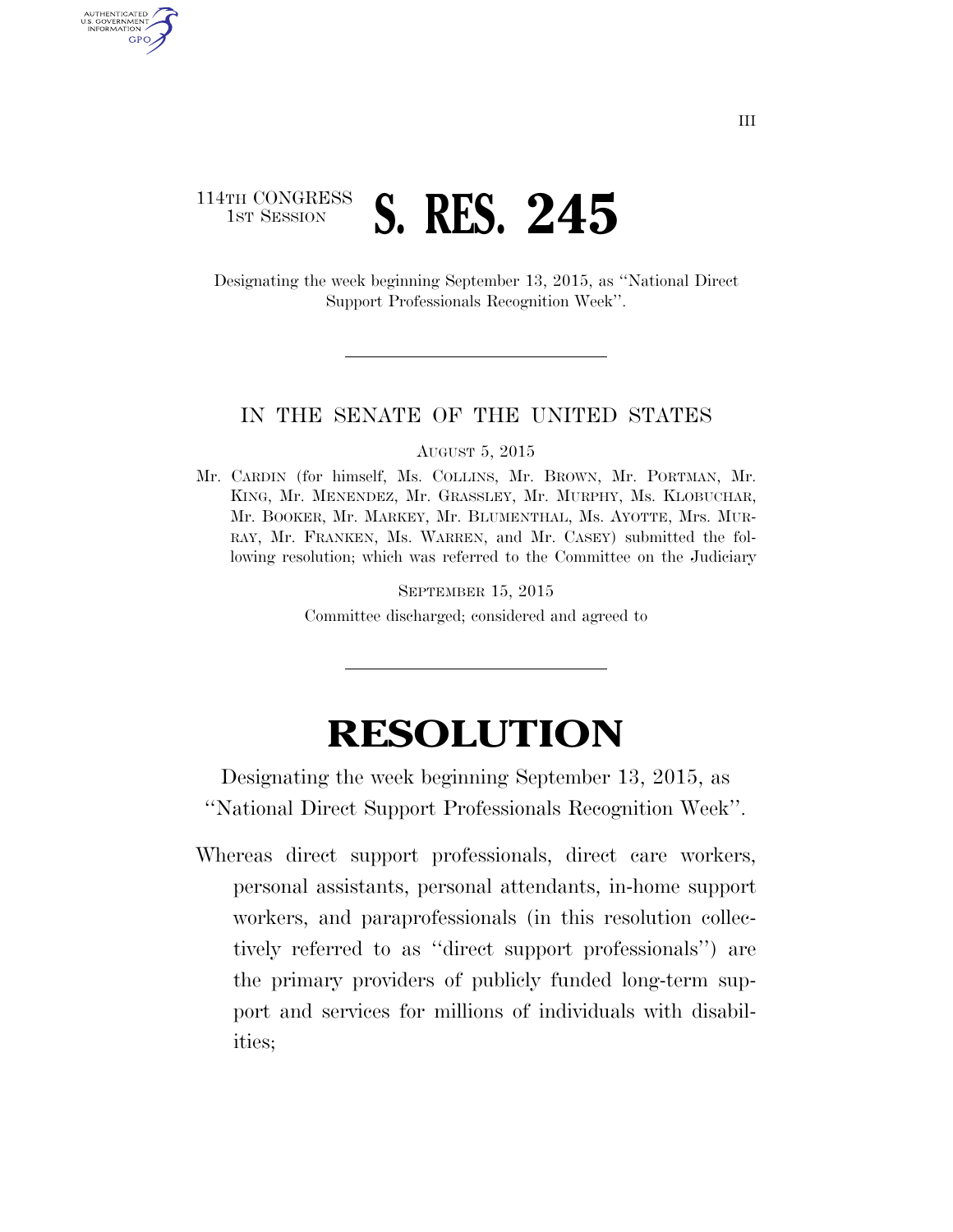- Whereas a direct support professional must build a close, respectful, and trusting relationship with an individual with disabilities;
- Whereas a direct support professional assists individuals with disabilities with intimate personal care assistance on a daily basis;
- Whereas direct support professionals provide a broad range of individualized support, including—

(1) preparation of meals;

(2) helping with medications;

(3) assisting with bathing, dressing, and other aspects of daily living;

(4) assisting individuals with physical disabilities in accessing their environment;

(5) providing transportation to school, work, religious activities, and recreational activities; and

(6) helping with general daily affairs, such as assisting with financial matters, medical appointments, and personal interests;

- Whereas direct support professionals provide essential support to help keep individuals with disabilities connected to the families, friends, and communities of the individuals;
- Whereas direct support professionals support individuals with disabilities in making choices that lead to meaningful, productive lives;
- Whereas direct support professionals are integral to helping individuals with disabilities live successfully in the communities of the individuals, avoiding more costly institutional care;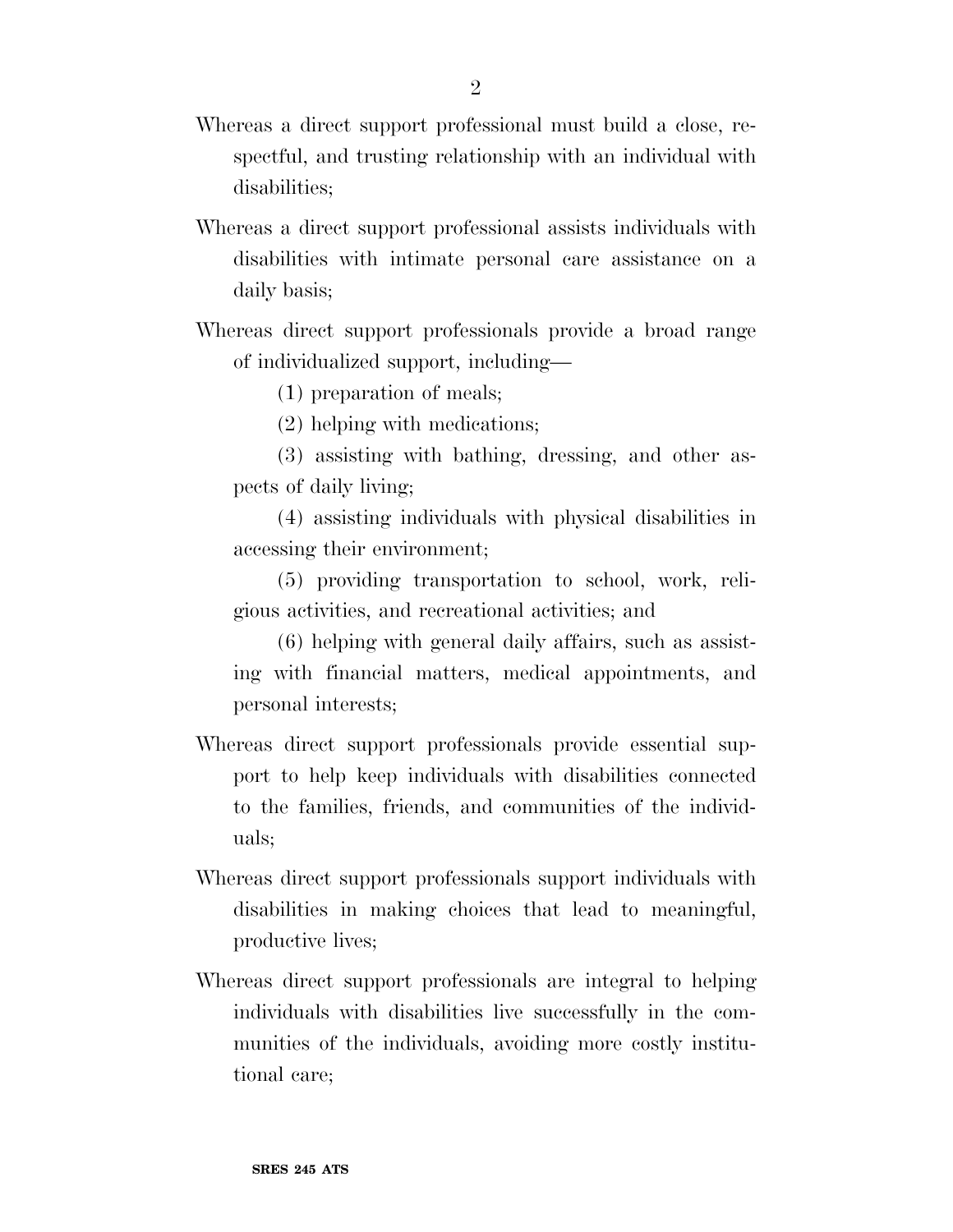- Whereas the participation of direct support professionals in medical care planning is critical to the successful transition from medical events to post-acute care and long-term support and services;
- Whereas many direct support professionals are the primary financial providers for the families of the direct support professionals;
- Whereas direct support professionals are a critical element in supporting individuals—

(1) who receive health care services for severe chronic health conditions; and

(2) with functional limitations;

- Whereas direct support professionals are hardworking, taxpaying citizens who provide an important service to individuals with disabilities, yet many direct support professionals continue to earn low wages, receive inadequate benefits, and have limited opportunities for advancement, resulting in high turnover and vacancy rates, adversely affecting the quality of support for, and the safety and health of, individuals with disabilities;
- Whereas there is a documented critical and increasing shortage of direct support professionals throughout the United States;
- Whereas the Supreme Court of the United States, in Olmstead v. L.C., 527 U.S. 581 (1999), recognized the importance of community-based services for individuals with disabilities in holding that, under the Americans with Disabilities Act of 1990 (42 U.S.C. 12101 et seq.), States must provide community-based treatment to individuals with disabilities when—

(1) the services are appropriate;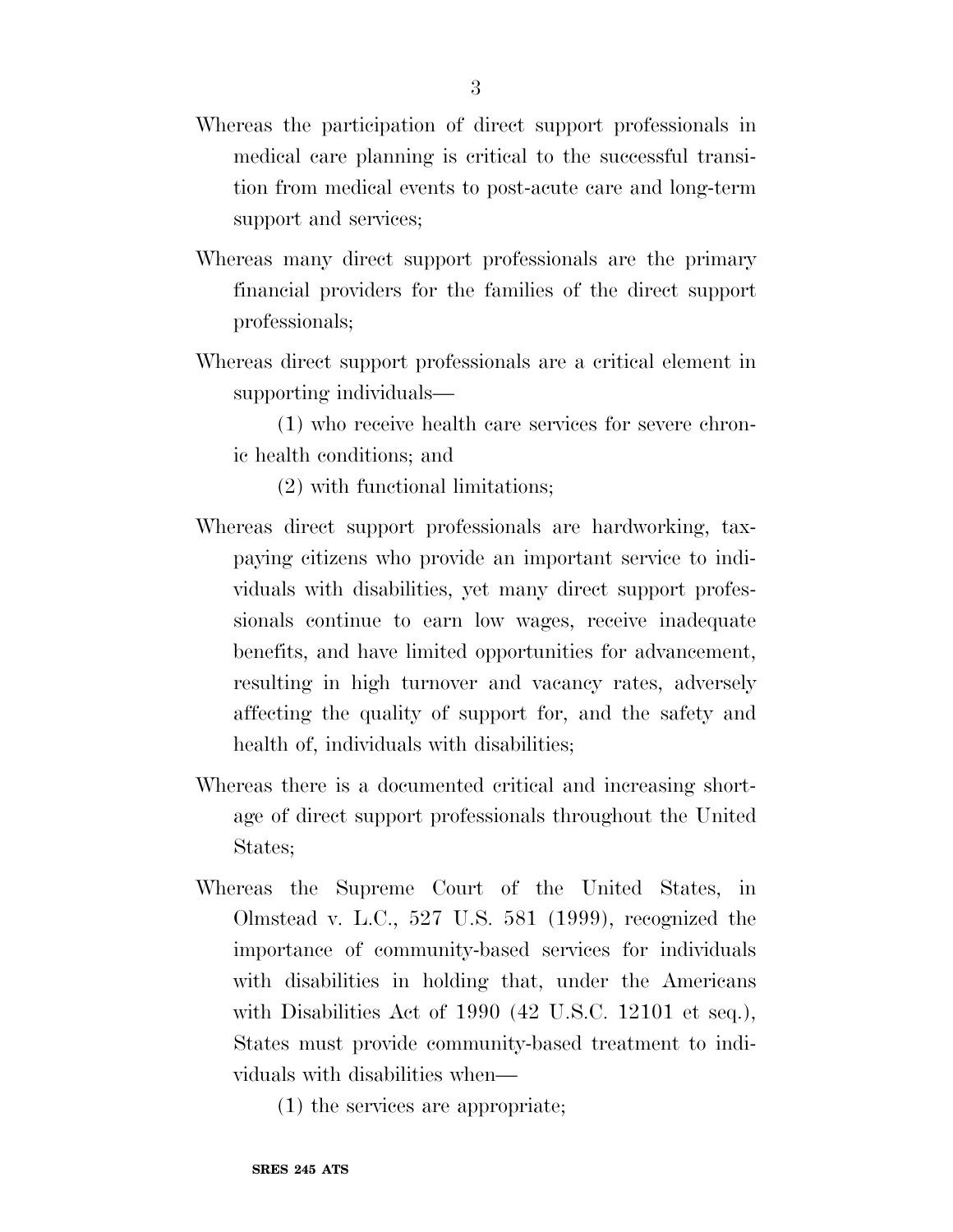(2) the affected individuals do not oppose community-based treatment; and

(3) community-based treatment can be reasonably accommodated, taking into account the resources available to the State and the needs of other individuals with disabilities; and

- Whereas, in 2015, the majority of direct support professionals are employed in home-based and communitybased settings, and this trend is projected to increase over the next decade: Now, therefore, be it
	- 1 *Resolved,* That the Senate—
	- 2 (1) designates the week beginning September 3 13, 2015, as ''National Direct Support Professionals 4 Recognition Week'';
- 5 (2) recognizes the dedication and vital role of 6 direct support professionals in enhancing the lives of 7 individuals with disabilities of all ages;
- 8 (3) appreciates the contribution of direct sup-9 port professionals in supporting individuals with dis-10 abilities and their families in the United States;
- 11 (4) commends direct support professionals as 12 integral to the long-term support of and services for 13 individuals with disabilities; and
- 14 (5) finds that the successful implementation of 15 the public policies affecting individuals with disabil-